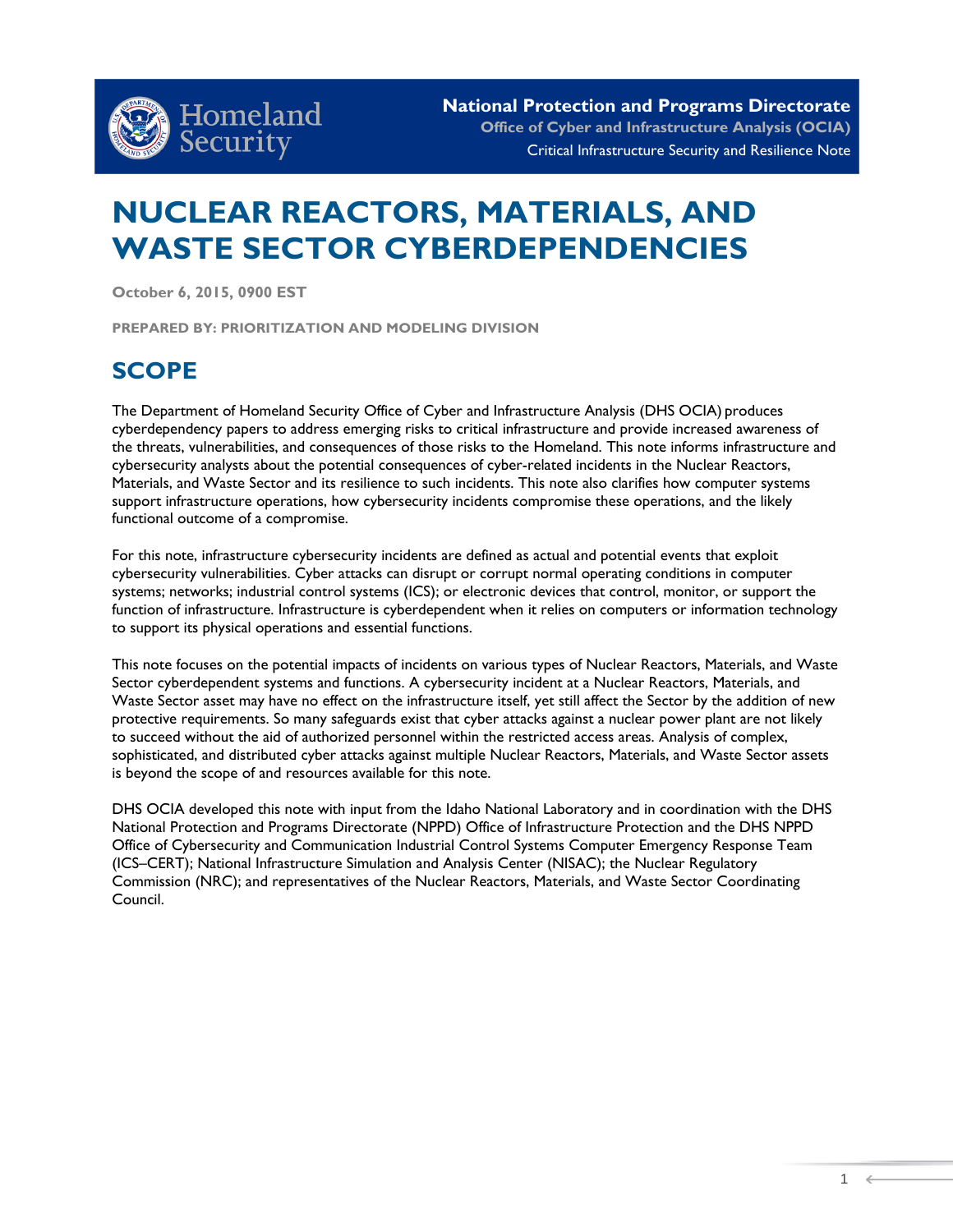### **KEY FINDINGS**

- **Nothing suggests that a cyber attack executed through the Internet could cause a nuclear reactor to malfunction and breach containment.**
- **Nuclear power reactors have comprehensive safeguards that protect control system safety and security and prevent the misuse of portable media (e.g., Universal Serial Bus [USB] devices) and portable equipment (e.g., maintenance laptops) from circumventing these protections.**
- **The layered defense protecting critical digital assets in nuclear power plants are designed to prevent the possibility of anyone without unescorted access from initiating a cybersecurity incident affecting these systems. If preexisting undetected vulnerabilities or compromises in the digital equipment or software create a problem, alternative means are available for accomplishing safety and security functions.**
- **U.S. nuclear power reactor safety systems must have at least two independent systems to (1) keep the reactor coolant pressure boundary intact, (2) shut down and maintain the plant in a safe shutdown condition, and (3) ensure no radioactive release occurs in excess of federal limits.**
- **Multiple ways exist to read critical plant operational parameters. All operators are trained to rely on more than one indicator to make decisions in operating a plant. Even if authorized and knowledgeable individuals attempted to do harm, they would have to compromise several systems to sabotage the plant.**
- **If a single nuclear power reactor goes offline, the electric grid could manage the loss of supply in most circumstances. Under peak loads, the worst cascading effect might be rolling blackouts until the supply and demand balance.**

### **BACKGROUND**

The Nuclear Reactors, Materials, and Waste Sector is defined by a common requirement to safely and securely manage radioactive material—from the fuel pellets powering reactors to medical isotopes to nuclear waste transportation and disposal. The key elements of the Sector are nuclear power plants; non-power nuclear reactors (used for research, testing, and training); nuclear fuel-cycle facilities; transportation, storage, and disposal of nuclear and radioactive waste; and nuclear materials used for medicine and manufacturing.

### **COMMERCIAL NUCLEAR POWER PLANTS**

The NRC mission is to license and regulate the Nation's civilian use of nuclear by-product, source, and special nuclear materials to ensure the adequate protection of public health and safety, promote common nuclear defense and security, and protect the environment (from contamination by radioactive materials). $^{1,2}$  The NRC also regulates the management of spent fuel at operating and decommissioned power plants. The NRC requires all commercial nuclear power plants to be designed to withstand catastrophic events such as fires, tornados, floods, earthquakes, and large aircraft impacts to avoid or reduce a radiological release.<sup>3</sup> Emergency preparedness programs accompanied by inspections and full-scale exercises are a condition of operator licenses for all nuclear power plants in the United States.<sup>4</sup> Once nuclear power plants meet all of their cybersecurity requirements, this new baseline, combined with the industry's exacting standards and culture of back-up safety systems, will make it extremely difficult for an external adversary to cause a radioactive release.

l

2

 $\epsilon$ 

<sup>&</sup>lt;sup>1</sup> Source material is [uranium](http://www.nrc.gov/reading-rm/basic-ref/glossary/uranium.html) or thorium, or any combination thereof, in any physical or chemical form, or ores that contain, by weight, one-twentieth of one percent (0.05 percent) or more of (1) uranium, (2) thorium, or (3) any combination thereof. Special nuclear material is [plutonium,](http://www.nrc.gov/reading-rm/basic-ref/glossary/plutonium-pu.html) [uranium-233,](http://www.nrc.gov/reading-rm/basic-ref/glossary/uranium.html) or uranium [enriched](http://www.nrc.gov/materials/fuel-cycle-fac/ur-enrichment.html) in th[e isotopes](http://www.nrc.gov/reading-rm/basic-ref/glossary/isotope.html) uranium-233 or uranium-235, U.S.NRC glossary, http://www.nrc.gov/reading-rm/basic-ref/glossary , accessed May 1, 2015.

<sup>2</sup> The Nuclear Regulatory Commission Strategic Plan 2008–2013.

<sup>&</sup>lt;sup>3</sup> 10 CFR Appendix A to Part 50–General Design Criteria for Nuclear Power Plants.

<sup>4</sup> [http://www.nrc.gov/about-nrc/emerg-preparedness/protect-public.html,](http://www.nrc.gov/about-nrc/emerg-preparedness/protect-public.html) accessed July 7, 2014.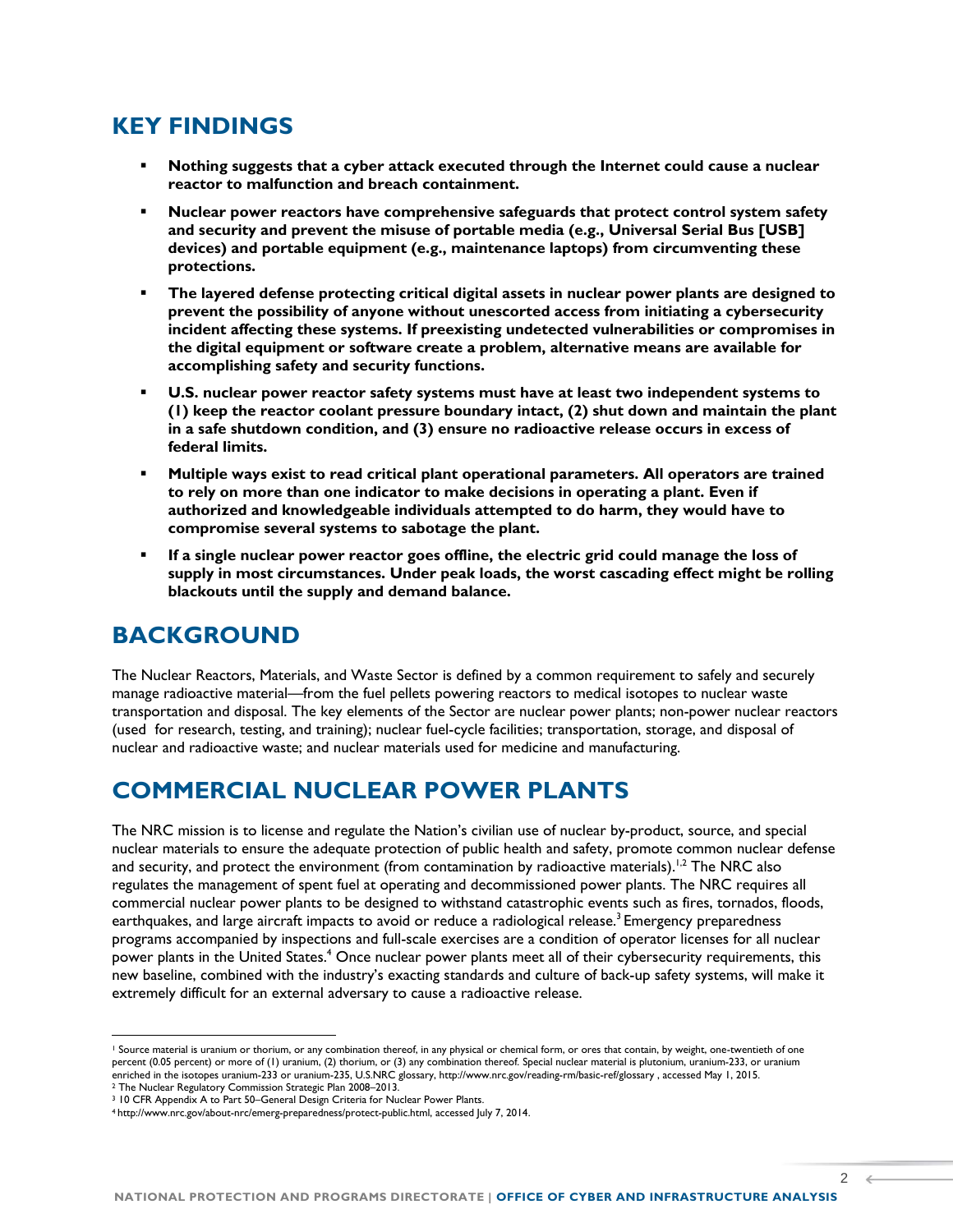Industry culture, independent audits, and leadership of the Institute for Nuclear Power Operations keep industry focus on safety and security. Additionally, the NRC can issue the following:

- Civil penalties for violations of regulatory requirements up to \$130,000 per violation, per day;
- **IF** Increased oversight billed to the power plant owner and operator; and
- Orders that modify, suspend, or revoke licenses or require specific actions by licensees or persons if they violate the regulations. 5

The NRC currently licenses 100 operating commercial nuclear power plants. These plants produce approximately 20 percent of the electricity generated in the United States. Figure 1 illustrates the trends for different fuel sources for the production of electricity, reported in the 2015 Annual Energy Outlook. The projections are based on analyses from the Annual Energy Outlook 2014 National Energy Modeling System and show that U.S. reliance on nuclear power will remain consistent through 2040 with nuclear power generation meeting 18.56 percent of U.S. demand in 2014 and dropping gradually to 15.54 percent in 2040. The overall production of electricity by nuclear generators is expected to increase from 759 trillion kilowatt hours in 2014 to 811 trillion kilowatt hours in 2040. This decline in percent contribution reflects the anticipated growth of natural gas-fueled electricity generation, rather than a significant change for commercial nuclear power generation.<sup>6</sup>



#### **FIGURE 1—ELECTRICITY GENERATION BY FUEL ANNUAL ENERGY OUTLOOK 2014 REFERENCE CASE<sup>7</sup>**

U.S. nuclear power plants have demonstrated design fortification and resilience against natural disasters including direct hits from Category 5 Hurricanes Andrew in 1992 and Katrina in 2005. Additionally, in 2011, the North Anna

l

3

<sup>5</sup> [http://www.nrc.gov/about-nrc/regulatory/enforcement/program-overview.html#penalties.](http://www.nrc.gov/about-nrc/regulatory/enforcement/program-overview.html#penalties)

<sup>6</sup> Energy Information Administration, 2015 Annual Energy Outlook, see downloadable data sources, http://www.eia.gov/forecasts/AEO/MT\_electric.cfm accessed May 1, 2015.

<sup>7</sup> Energy Information Administration, 2015 Annual Energy Outlook, see downloadable data sources, http://www.eia.gov/forecasts/AEO/MT\_electric.cfm accessed May 1, 2015, and EIA Reference Source: Electricity Generation by Fuel in the Reference Case 1990–2040, Projections: AEO2014 National Energy Modeling System, run REF2014.D102413A, accessible through download.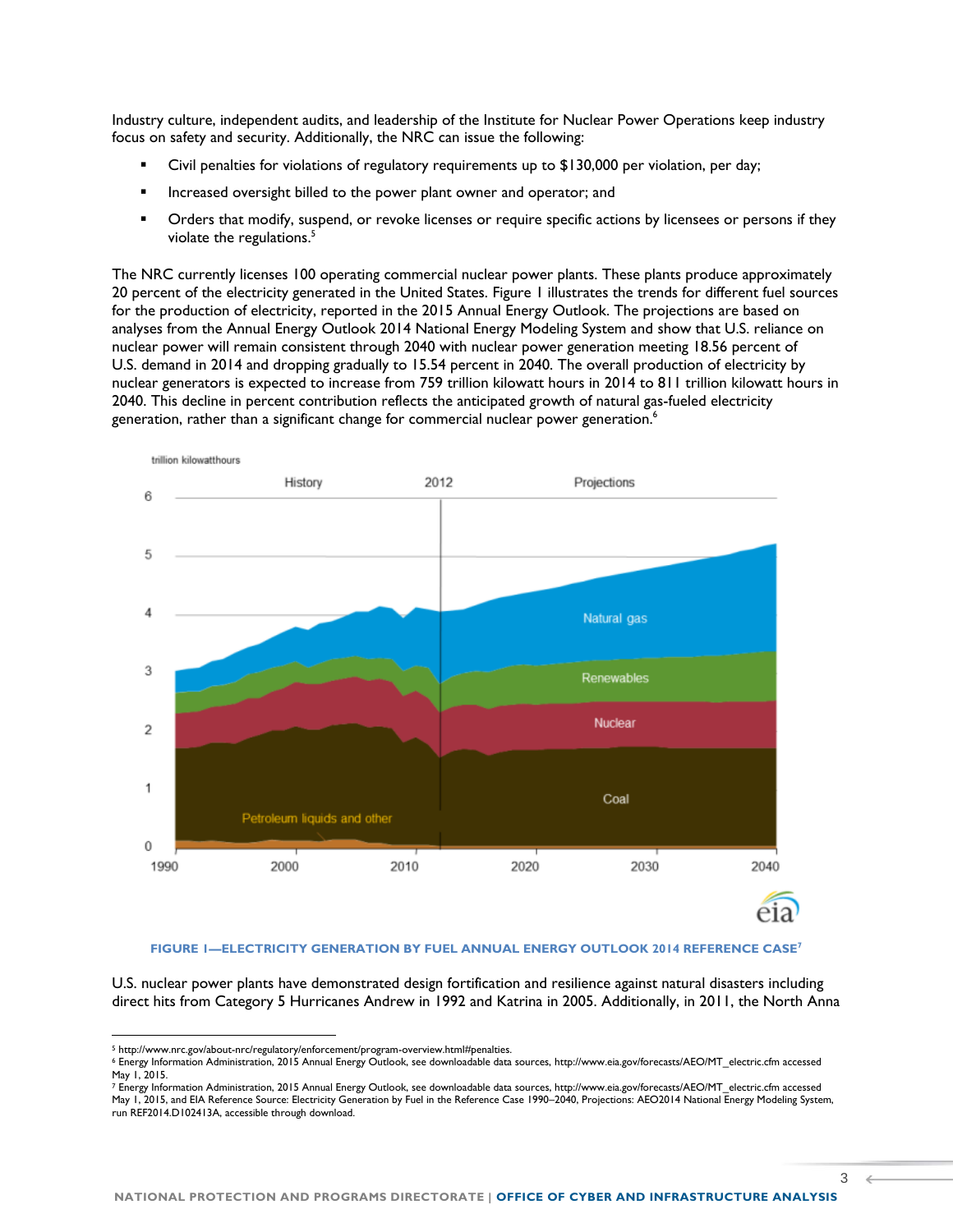reactor successfully shut down in response to a 5.8 magnitude earthquake with an epicenter just over 12 miles away in Mineral, Virginia. The reactor restarted 3 months later following an inspection that found no functional damage.<sup>8</sup> Following the Fukushima Daiichi accident in 2011, the NRC established new requirements and issued orders requiring new capabilities to ensure continued reactor core cooling indefinitely, even if power is lost.<sup>9</sup> Thus, the U.S. nuclear power industry has a continuous risk management approach that has enabled plants to manage extreme hazards and seeks opportunities to improve based on lessons learned.

### **NON-POWER REACTORS**

Non-power reactor uses include research, theoretical practice development, radioactive source production, and educational or medical purposes. The NRC licenses 42 non-power reactors, with 31 currently in operation. The NRC regulates all non-power reactors except those belonging to the Department of Defense (DOD) and the Department of Energy (DOE) that are responsible for regulating their own facilities, including the cybersecurity of the organizations operating the facilities. Non-power reactors use significantly less nuclear fuel in their reactors than power plant reactors, but they employ the same safety measures. Since the 1970s, non-power reactors must comply with the NRC security regulations in Section 10 of the Code of Federal Regulations Part 73 (10 CFR Part 73).

### **NUCLEAR FUEL CYCLE FACILITIES**

Nuclear fuel cycle facilities produce non-activated nuclear fuel using multiple scientific technologies.<sup>10</sup> These fuel cycle facilities include six uranium fuel fabrication entities, two gaseous diffusion fuel enrichment facilities (one of which is in cold shutdown), and one uranium hexafluoride production facility, all licensed by the NRC. Nuclear fuel cycle facilities operate at lower pressure and temperature and have lower energies associated with radioactive inventory compared with commercial nuclear power plants. They use similar protections including multiple containment barriers for radioactivity, corrosion, and other problems associated with aging and toxic and radiological environments. Facilities also promote adequate long-term equipment operability and structural integrity. With the discontinuation of the Yucca Mountain waste repository in 2010, continued long-term passive and secure confinement and containment of radioactive materials (e.g., storage tanks and reservoirs) are ongoing challenges not only in nuclear fuel cycle facilities but also in commercial nuclear power reactors.

Transporting nuclear fuels has two external risks: (1) the movement of non-activated fuel to a facility for use and (2) the transfer of spent fuel as it moves from a site. The requirements for measures to reduce this vulnerability are detailed in 10 CFR 73.37 and 73.38 and include specifications for redundant communications. In addition to NRC regulation, State and other Federal authorities regulate the transport of such materials.

### **NRC COMPLIANCE**

l

Licensees must demonstrate compliance with applicable NRC regulations. Currently, the cybersecurity requirements only apply to commercial nuclear power generation, not nuclear fuel cycle facilities and transporters. Research reactors must comply with cybersecurity requirements as member-participants in their established funding programs. DOE and DOD reactors must comply with the cybersecurity requirements of their respective agencies.

The NRC is the lead regulator for the nuclear industry, and the DHS Office of Infrastructure Protection is the Sector Specific Agency (SSA). The SSA leads the coordinated effort to develop improved ways to identify and manage risks. Working with the SSA allows the industry to consider an enterprise approach to risk management including risks unrelated to the regulatory framework.

 $\Delta$ 

<sup>8</sup> Nuclear Power Plants and Earthquakes, World Nuclear Association[, http://www.world-nuclear.org/info/safety-and-security/safety-of-plants/nuclear-power-plants](http://www.world-nuclear.org/info/safety-and-security/safety-of-plants/nuclear-power-plants-and-earthquakes/)[and-earthquakes/.](http://www.world-nuclear.org/info/safety-and-security/safety-of-plants/nuclear-power-plants-and-earthquakes/)

<sup>9</sup> Government Accounting Office, Nuclear Safety, Countries' Regulatory Bodies Have Made Changes in Response to the Fukushima Daiichi Accident.

<sup>10</sup> Non-activated fuel is fuel for which the neutron chain reaction has not started. It is not yet radioactive.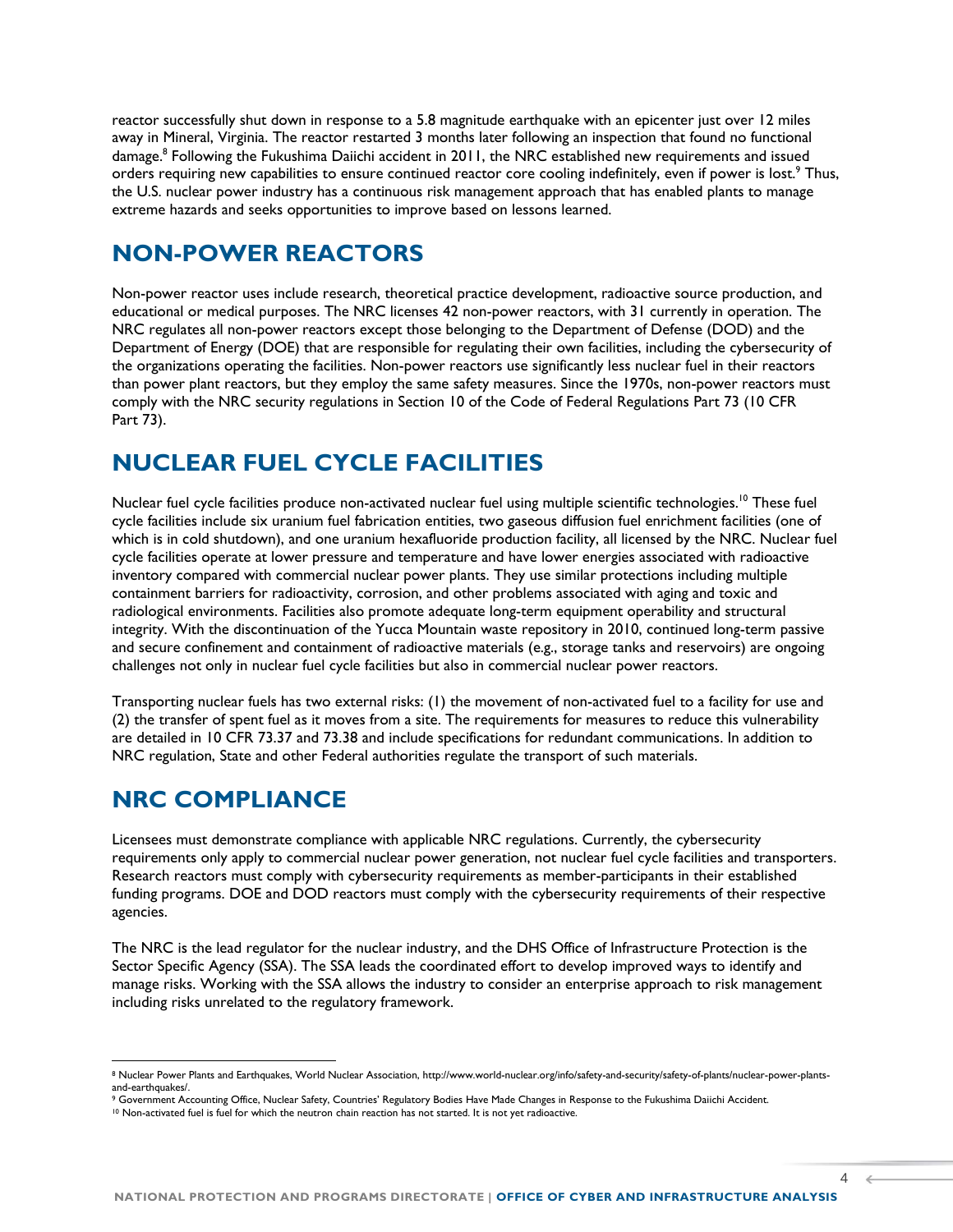Licensees required to follow 10 CFR Part 73 security regulations include all entities authorized by the NRC to conduct any or all of the following activities:

- Construct, operate, and decommission commercial reactors and fuel cycle facilities;
- Possess, use, process, export and import nuclear materials and waste, and handle certain aspects of their transportation; and
- Site, design, construct, operate, and close waste disposal sites.

To become licensed for any of these activities (or to amend, renew, or transfer an existing license), an entity or individual submits an application to the NRC. The NRC staff reviews the submission, using standard review plans, to ensure that the applicant's assumptions are technically correct and that the proposed activities will not adversely affect the environment.

Much of the Nuclear Reactor, Materials, and Waste Sector security efforts is similar to the security controls used for classified national security endeavors. Similarities include physical security with controlled access, air-gapped protections of sensitive computer systems, and stringent personnel security. Nuclear workers are subject to background investigations and clearance processes that feature a psychological evaluation to help exclude unreliable personnel from the most sensitive access.

Despite the significant investment in precluding untrustworthy individuals' access to sensitive areas, the processes for monitoring and removal of individuals if they become unreliable, and the significant education and training personnel are given, errors may occur. Mistakes can be made by an authorized nuclear worker triggering an emergency. Plants and processes are designed with defense-in-depth in mind and, complying with the requirements of regulation, are designed to fail safely without the need for operators to take action.<sup>11</sup>

### **CYBER-SUPPORTED PROCESSES**

l

ICS are used within the Nuclear Reactors, Materials, and Waste Sector to control sensitive processes and physical functions, including the security of the restricted access areas. Examples of ICS include Supervisory Control and Data Acquisition systems (SCADA), Process Control Systems, and Distributed Control Systems. In commercial nuclear power plants, non-power reactors, and fuel cycle facilities, ICS may collect measurement and operational data from other parts of a plant or complex, process and display that information, then relay control commands to local or remote equipment or human-machine interfaces. ICS are in limited use in commercial nuclear power reactors and non-power reactors to operate equipment that directly controls the reactors. ICS are more widely used to control power generation equipment not associated with plant safety. Fuel cycle facilities use SCADA systems to automate uranium enrichment processes. Many ICS in commercial nuclear power plants provide control of systems that are not safety-related during normal and emergency situations. Control systems are also used in enrichment facilities operations, and may be used to monitor the state of spent fuel in storage, although this use is not universal.

Most control systems in nuclear power plants were developed before Internet connectivity and have been isolated through the use of physical air gaps or hardware-based isolation devices. Newer plant systems capable of remote or Internet-access are similarly isolated in accordance with industry consensus-approved options for responding to the regulatory requirements. That is, if access to the Internet by any plant system leads to connectivity to critical digital assets, plant operators have agreed to disable the capability to connect.<sup>12</sup>

The requirements for cybersecurity protection of nuclear power plants are addressed through the NRC rule 10 CFR 73.54, Protection of Digital Computer and Communication Systems and Networks. This rule focuses on the protection of digital (i.e., information technology) assets associated with safety, security, and emergency

<sup>&</sup>lt;sup>11</sup> Defense-in-depth is the coordinated use of multiple security or risk management countermeasures, so that if one is not fully successful, the other layers of defense may still achieve the risk management goal.

<sup>&</sup>lt;sup>12</sup> "Critical digital assets" is a nuclear-industry-accepted term for "digital computer and communications systems and networks" associated with safety, security, and emergency preparedness functions. By designating a system that monitors, operates, controls or protects the plant, or integrates any of these systems or functions as "critical digital assets," they establish that they must be isolated from the Internet.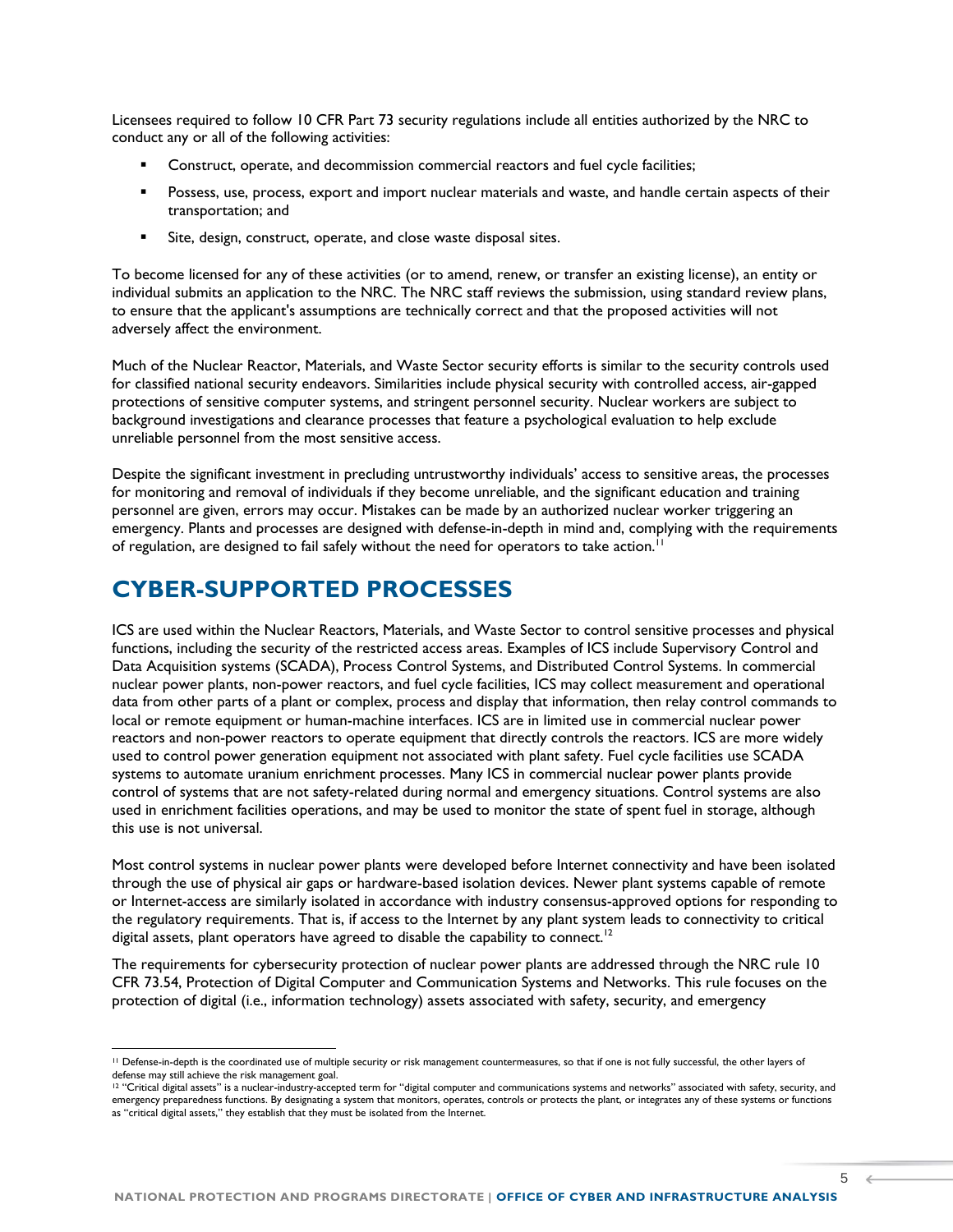preparedness functions, including offsite communications.<sup>13</sup> Presently, only licensed commercial nuclear power plants must comply with these cybersecurity regulations. The simplified cybersecurity defensive architecture illustration in Figure 2 is an example of NRC regulatory guidance.<sup>14</sup>

In the illustrated cybersecurity defensive architecture in Figure 2, data flow is controlled in prescribed directions. At the highest levels it is only one way in descending order, through mechanisms that enforce the security policies between each level. The distinction of the sensitivity of these levels reflects the significance of the systems that operate on them. At the lower levels, some data flow is allowed to go up from the public area of the network through the corporate area to equipment in the owner-controlled area. The approach to establishing boundary controls is not prescribed by the NRC. The data flow between levels can be accomplished through a deterministic device, such as a data diode that provides a hardware separation of the plant network or it could be accomplished through software, which uses rules to control the movement of data through firewall-like systems between the layers of the network. The nuclear power reactor industry has determined that all power reactors, both that are currently operational and those under construction are voluntarily committed to implement deterministic isolation technical measures and techniques to isolate plant safety and security systems.



**FIGURE 2—EXAMPLE OF CYBERDEFENSE IN-DEPTH FOR NUCLEAR POWER PLANTS<sup>15</sup>**

The NRC does not direct industry on how to achieve the requisite security. Operators can find the approach most suitable for their plant. Some cybersecurity experts have noted that each alternative approach to enforcing security among network security levels has its own limitations. The standard of care used in the commercial nuclear power industry is comparable to that used to protect U.S. Government classified networks. Thus, while it is not perfect, it represents the best known approach.

The nuclear industry relies on defense-in-depth. This means that in addition to the concept of cyberdefense-indepth illustrated in Figure 2, industry standards demand employee and contractor diligence in following the site cybersecurity plan. Regulations also demand the use of rigorous approaches to personnel safety and security to help reduce insider threat. The Nuclear Physical Security Plan and Access Authorization include an Insider Mitigation Program as required by 10 CFR 73.55 and 10 CFR 73.56. In addition to the defense-in-depth approach that helps to preclude untrustworthy individuals from accessing sensitive systems either through the Internet or by becoming an insider, defense-in-depth also manifests itself in the engineering procedures which help to preclude errors from having a detrimental effect. These will be explored more fully in the section below.

NRC regulations also demand that access control systems ensure that only authorized individuals and equipment are allowed access to restricted access areas.<sup>16</sup> Access control portals are the locations and processes, where search equipment and personnel verify that unauthorized items do not pass into the protected area; operate

<sup>&</sup>lt;sup>13</sup> The regulation requires licensees to protect digital computer and communications systems and networks from cyber attacks and NRC's Regulatory Guide 5.71 supports applicants' and licensees' efforts to meet these requirements. The guidance includes the traceability of standards organizations and agencies, such as the International Society of Automation, Institute of Electrical and Electronics Engineers, National Institute of Standards and Technology, as well as guidance from DHS. <sup>14</sup> NRC Regulatory Guide 5.71, Cybersecurity Programs for Nuclear Facilities, January 2010[, http://pbadupws.nrc.gov/docs/ML0903/ML090340159.pdf.](http://pbadupws.nrc.gov/docs/ML0903/ML090340159.pdf) <sup>15</sup> Licensees are authorized to implement designs and architectures that meet the objectives of the regulation, but may differ from this example in specifics.

<sup>16</sup> U.S.NRC NUREG-1964, Access Control Systems.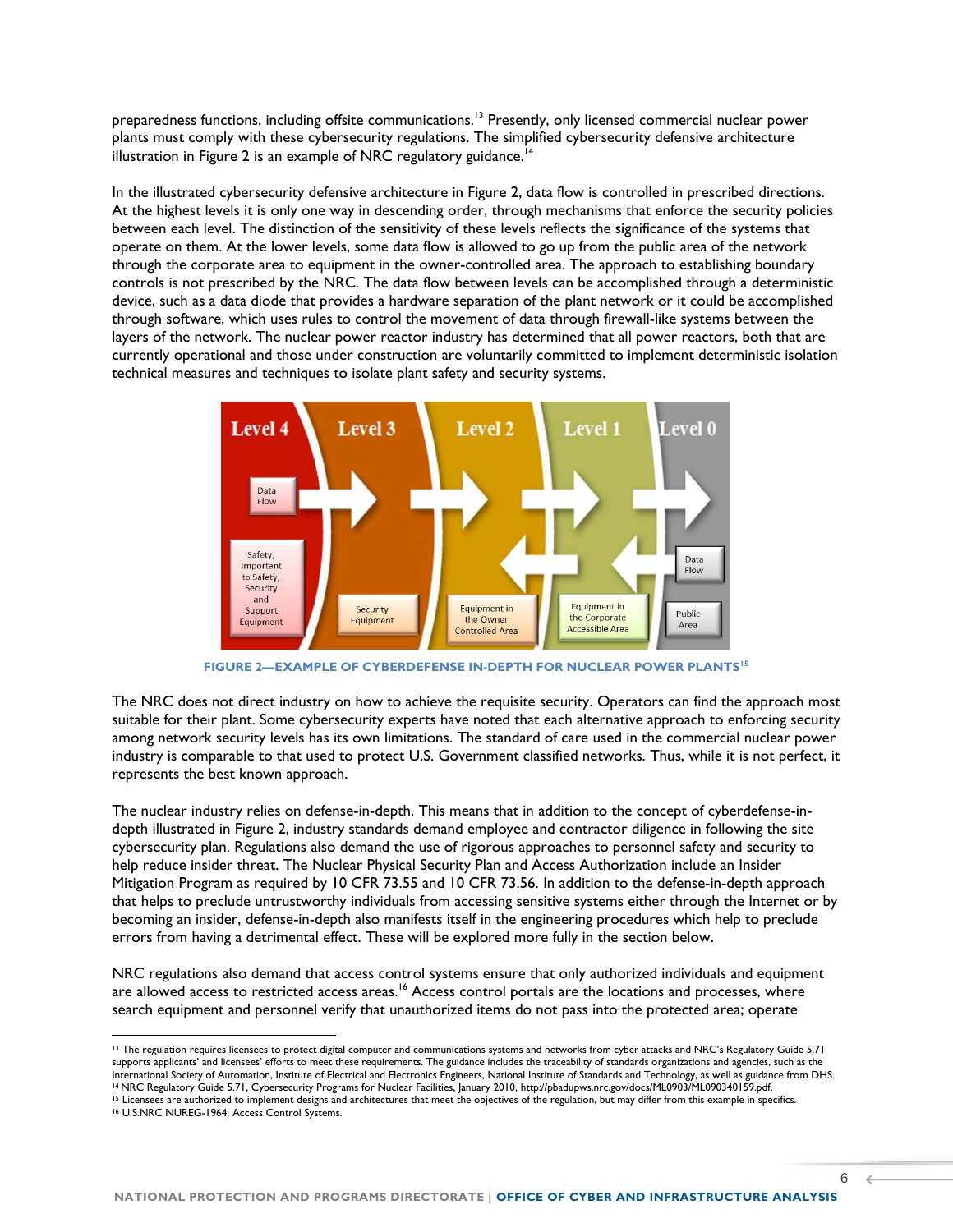alarmed entry control devices that prevent or delay, detect, and observe unauthorized entry; and personnel possess the capability to deny access and call for assistance, if needed. Access control lists specify who or what is allowed access to specific areas, and multiple factor authentications are required for vital areas.<sup>17</sup> A computerized database maintains the access list permissions approving or denying access to individuals attempting to activate an access point. Additionally, security personnel are required to perform physical tours of predetermined areas to look for any signs of tampering on critical systems or evidence of unauthorized entry. Compliance with these requirements provides a robust combination of cybersecurity and physical security controls.

### **POTENTIAL CONSEQUENCES OF CYBERSECURITY INCIDENTS**

The protections achieved through compliance with regulations are expected to preclude any consequence from cybersecurity incidents in the Nuclear Reactors, Materials, and Waste Sector. If a cybersecurity incident should occur, the direct system and functional effects of such an incident would vary depending on the affected systems. In all cases, these incidents are expected to be recognized and addressed by back-up and mitigation procedures designed for safety and security. These back-up procedures aim for general safe operation of the plant, but serve as an additional layer of defense against harmful outcomes. If accidental introduction of malware occurs through improper procedures by well-intended personnel or through the use of compromised hardware or software, standard procedures can intervene to manage operational system failures and physical challenges, if the need arises.

In Tables 1 through 5, OCIA identified functions in the Nuclear Reactors, Materials, and Waste Sector that are commonly cyberdependent and provided examples of potential impacts of successful cybersecurity incidents affecting these systems. As a rule, the cyberdefense-in-depth precludes unauthorized access to systems if there is a possibility that manipulation of the system could be used for sabotage. Included below are records of observed incidents in which cyber attacks or information security problems appeared to affect infrastructure systems. The effect of these incidents on plant operations is explained, and in addition, descriptions of infrastructure impacts caused by events other than a cybersecurity incident are included to provide examples of infrastructure failure and outcomes comparable to what could have been caused by a successful cybersecurity incident. This is useful for understanding the many practical obstacles between an initiating problem in a nuclear power plant and a negative outcome that might affect the public.

Table 1 identifies computer systems that support access control. Licensees use layered defenses with technical sensors and security staff to monitor various spaces within their complex. In a computer-supported system, authorized access points use access-control systems to manage the validation of credentialed and approved personnel's access to sensitive spaces. Compromise of the computer systems that support these activities may prevent authorized personnel from accessing these spaces or may assist an adversary in gaining surreptitious access. Most, probably all access control systems are considered critical digital assets and are precluded from Internet access. The licensee determines which access control systems are critical digital assets, so a comprehensive statement cannot be made.

Access control management takes place for computer networks as well. The configuration of the network security architecture (see Figure 2) protects these critical digital assets from access through the Internet. These systems are on the network levels where equipment and operations important to safety and security are managed. Cybersecurity incidents here could be caused only by individuals who have unescorted access or equipment compromised before being connected to the network.

The licensee determines what access control systems are critical digital assets. If they are critical digital assets, only authorized workers would have access to the systems where they reside. This is an important feature of the current risk management.

l

 $7 \leftarrow$ 

<sup>&</sup>lt;sup>17</sup> Vital areas are defined as areas in the nuclear facility around which protection will be provided to prevent or reduce the likelihood of sabotage, INFCIRC/225/Rev. 5 (IAEA Nuclear Security Series No. 13) [1].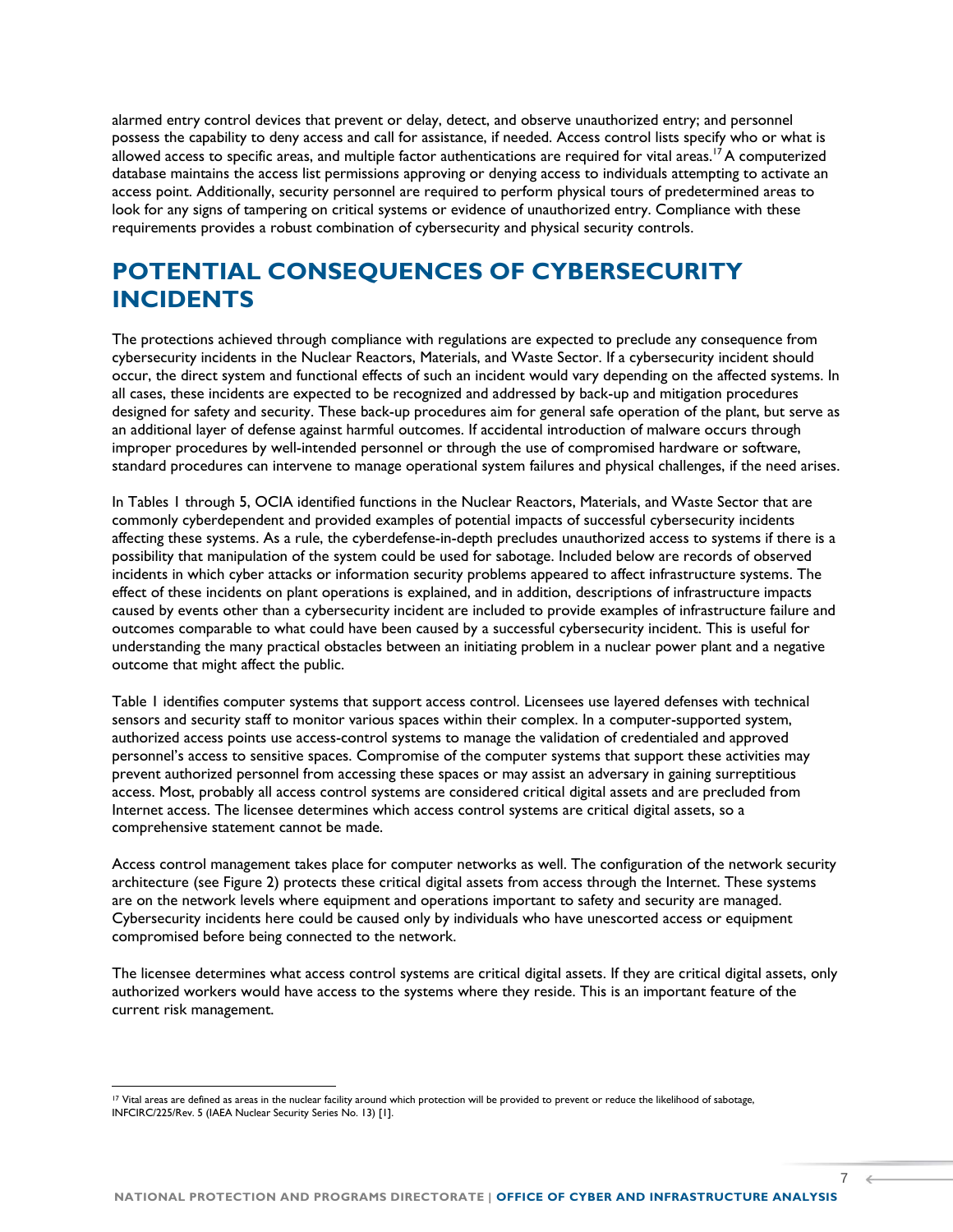#### **TABLE 1—EXAMPLES OF POTENTIAL DIRECT EFFECTS IF CYBERSECURITY INCIDENTS AFFECT ACCESS CONTROL SYSTEMS**

| <b>Potential Direct Effects of Cybersecurity Incidents-Access Controls</b> |                                                                                     |                                                                                                                                                               |                                                                                                                                             |                                                                                                                                         |  |
|----------------------------------------------------------------------------|-------------------------------------------------------------------------------------|---------------------------------------------------------------------------------------------------------------------------------------------------------------|---------------------------------------------------------------------------------------------------------------------------------------------|-----------------------------------------------------------------------------------------------------------------------------------------|--|
| <b>Computer</b><br><b>System</b><br><b>Purpose</b>                         | <b>Information</b><br><b>Security</b><br><b>Effect</b>                              | <b>Loss of Confidentiality</b>                                                                                                                                | <b>Loss of Integrity</b>                                                                                                                    | Loss of<br><b>Availability</b>                                                                                                          |  |
|                                                                            | Maintains access<br>control<br>authorization<br>database.                           | A person with authorized<br>access may gain<br>personally identifiable<br>information (PII) and<br>general information about<br>who has access. <sup>18</sup> | A person with<br>authorized access may<br>manipulate data to<br>provide or deny access,<br>or the access control<br>system may malfunction. | Inability to manage<br>access updates.                                                                                                  |  |
|                                                                            | Compares<br>individual's<br>credentials to lists<br>and allows or<br>denies access. | A person with authorized<br>access may gain specific<br>information of patterns of<br>movement if logs are<br>compromised.                                    | A person with<br>authorized access may<br>manipulate data to<br>provide or deny access,<br>or the access control<br>system may malfunction. | Difficulty in<br>operating<br>automated access<br>control systems or<br>triggering alarms;<br>possible denial of all<br>entry and exit. |  |

Table 2 identifies computer systems that support building controls. Since the majority of nuclear power plants were built before environmental control systems became automated or any sector began using integrated control systems, there is a mixture of practices associated with the use of such controls among nuclear power plants. Those systems that have been replaced are more likely to have cyberdependent environmental controls. As new facilities are designed and built, the security issues and the potential direct effects of the failure of such systems would be considered in the design phase as a matter of routine. The nuclear industry would consider the operational experiences developed within other sectors where such innovations are more commonplace. In such a case, some of the considerations for designing with security in mind would include the potential direct effects of cybersecurity incidents that might affect the monitoring of the routine work environment. The Commercial Facilities Sector can be a good source of information, based on operational experience, for environmental controls that affect buildings within a complex that are not directly involved in the safe operation or security of a power plant.

Plant modifications must anticipate future cyber attacks by observing activities of adversaries in other sectors. Their goal is to neutralize the potential for a similar impact when the technology is introduced in the Nuclear Reactors, Materials, and Waste Sector. If a plant is being modernized or is in the design phase, the licensee must determine whether any such building control system is a critical digital asset and plan its cybersecurity accordingly.

<sup>&</sup>lt;sup>18</sup> PII is personally identifiable information. Access controls sometimes require authentications at the time of establishing an account that would include PII.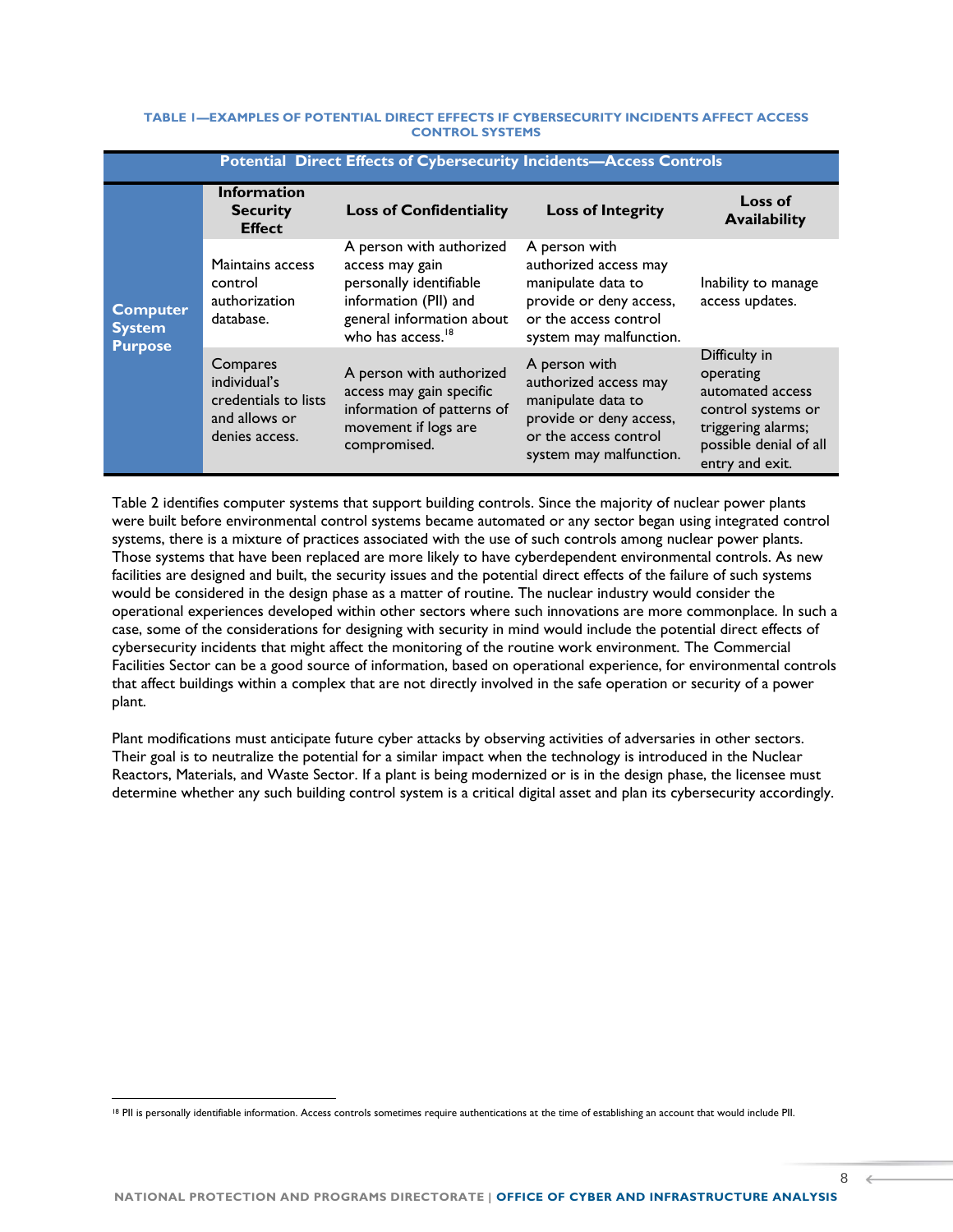#### **TABLE 2—EXAMPLES OF POTENTIAL DIRECT EFFECTS OF CYBERSECURITY INCIDENTS IN BUILDING CONTROL SYSTEMS**

| <b>Potential Direct Effects of Successful Cybersecurity Incidents-Building Controls</b> |                                                                                                                             |                                                                                      |                                             |                                                                                                                                                             |
|-----------------------------------------------------------------------------------------|-----------------------------------------------------------------------------------------------------------------------------|--------------------------------------------------------------------------------------|---------------------------------------------|-------------------------------------------------------------------------------------------------------------------------------------------------------------|
| <b>Computer</b><br><b>System</b><br><b>Purpose</b>                                      | <b>Information</b><br><b>Security Effect</b>                                                                                | Loss of<br><b>Confidentiality</b>                                                    | Loss of<br><b>Integrity</b>                 | <b>Loss of Availability</b>                                                                                                                                 |
|                                                                                         | Maintains<br>programmed set<br>points for heating,<br>ventilation, and air<br>conditioning (HVAC)<br>systems. <sup>19</sup> | Adversary knows<br>what the temperature<br>settings are for<br>various times of day. | Adversary can<br>reprogram the<br>settings. | Heaters or chillers may<br>persist in whatever state<br>they were set for, or may<br>stop functioning; viruses<br>may significantly slow<br>response times. |
|                                                                                         | <b>Maintains</b><br>programmed<br>schedule for lighting<br>and any rules for<br>response to sensors.                        | Adversary can<br>reprogram the lighting<br>configuration.                            | Adversary can<br>deny access.               | Lighting may persist in<br>whatever state it was set<br>for, or may turn off; viruses<br>may significantly slow<br>response times.                          |

If the HVAC and water heating systems for administrative buildings were compromised, the result would be an inconvenience, an insignificant increase in operating costs, and concerns about cybersecurity. Requirements also exist to maintain effective operating conditions for computers supporting control systems. Nuclear power plants often have older engineering equipment, including control systems, and so their requirements for cooling and controlled environments exceed those of more modern equipment. In some cases, the building controls are tied into the safe operation of the plant. If the temperature goes above an acceptable threshold for safety-related operational spaces, an alarm is triggered to cue further operator actions.

If a cybersecurity incident were to disturb any automated lighting system, the plant staff would most likely override controls and restore lighting as needed. However, if a lighting control system were compromised, that would be within the scope of the NRC 10 CFR.1, "Design Basis Threat Scenario," and plants would already consider it in their risk management and contingency plans.

Table 3 summarizes the roles of ICS in supporting the routine operations of the nuclear power plant. The defensein-depth security afforded these critical assets precludes the possibility of anyone without insider access from being able to initiate a cybersecurity incident affecting these systems. In addition to these preventions and protections, in the event that preexisting undetected vulnerabilities or compromises in the digital equipment or software caused a problem, all digital systems important to safety have redundancy. Alternative non-digital means also exist to provide the indications or readings of critical parameters. All operators are trained to use procedures that preclude the usage of any one indication to make a decision in operating the plant. An attitude of questioning and safe, conservative decisionmaking are paramount in operating nuclear power plants. Even a knowledgeable insider would have to accomplish more than the compromise of these primary plant operations to sabotage the plant. The insider would have to sabotage other systems as well.

<sup>19</sup> Heating, Ventilation, and Air Conditioning; Water heaters are likely to follow similar patterns to the HVAC.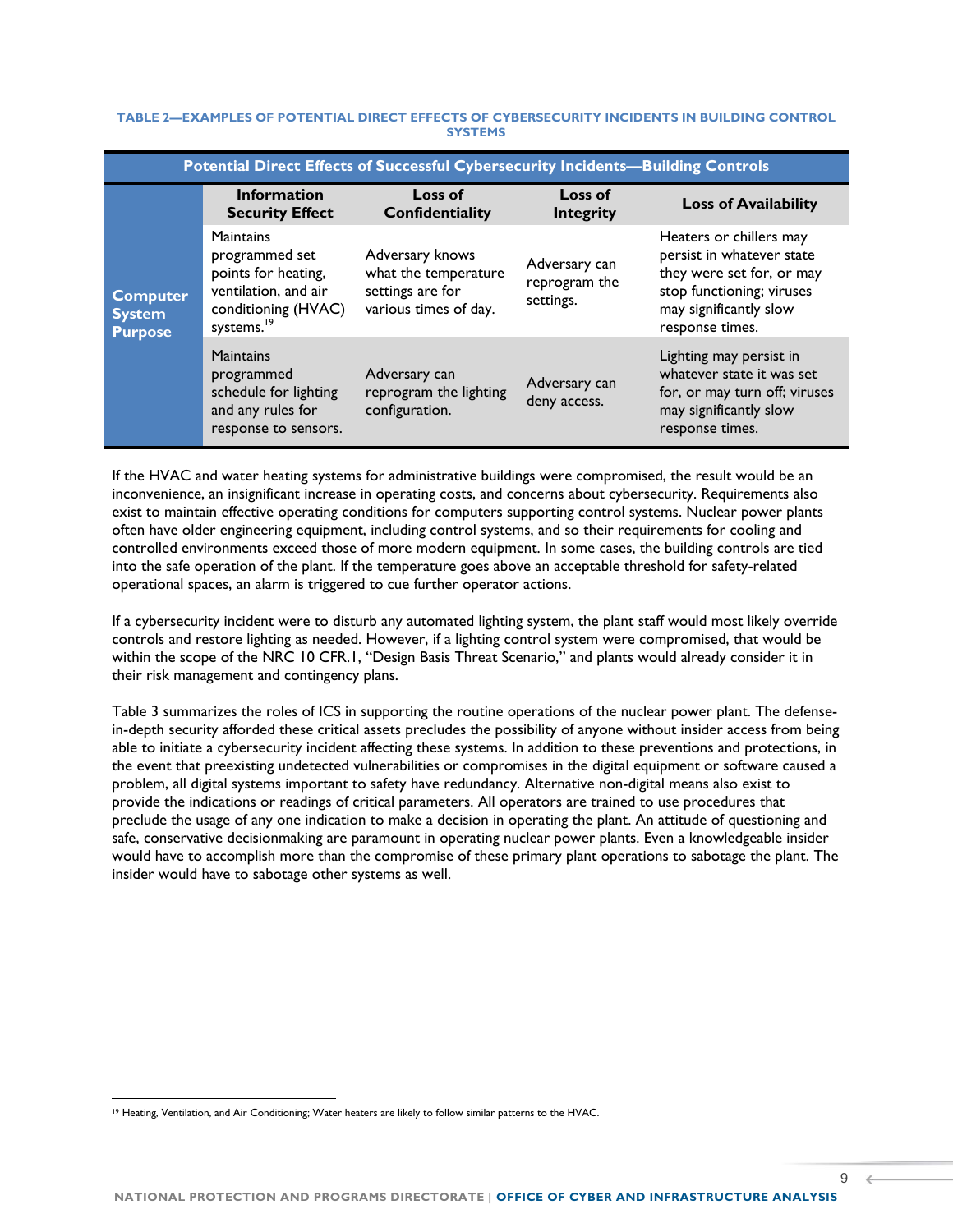| Potential Direct Effects of Successful Cybersecurity Incidents-Nuclear Reactor Operations |                                                        |                                                                                                                 |                                                                                                                                                                     |                                                                                                                                                                                                                                                          |  |
|-------------------------------------------------------------------------------------------|--------------------------------------------------------|-----------------------------------------------------------------------------------------------------------------|---------------------------------------------------------------------------------------------------------------------------------------------------------------------|----------------------------------------------------------------------------------------------------------------------------------------------------------------------------------------------------------------------------------------------------------|--|
|                                                                                           | <b>Information</b><br><b>Security</b><br><b>Effect</b> | Loss of<br>Confidentiality                                                                                      | <b>Loss of Integrity</b>                                                                                                                                            | <b>Loss of Availability</b>                                                                                                                                                                                                                              |  |
| <b>Computer</b><br><b>System</b><br><b>Purpose</b>                                        | Monitor plant<br>operations                            | Adversary knows<br>the state of the<br>plant operations.                                                        | Adversary could present a<br>false view of the overall<br>plant, potentially initiating<br>an automated shutdown.*                                                  | Inability to monitor the plant<br>operations as a whole. Plant<br>would likely be shut down if this<br>is discovered. ***                                                                                                                                |  |
|                                                                                           | Control<br>nuclear chain<br>reaction                   | Adversary knows<br>the state of the<br>reactor and<br>possibly the state<br>of the fuel<br>configuration.       | Adversary could present a<br>false view of the reactor,<br>potentially initiating an<br>automated shutdown.                                                         | Inability to manage the reaction.<br>Plant would be brought to a safe<br>shutdown.                                                                                                                                                                       |  |
|                                                                                           | Generate<br>steam                                      | Adversary<br>understands the<br>amount of heat<br>being drawn from<br>the reactor and<br>generator<br>capacity. | Adversary can present a<br>false view of the activity<br>and equipment involved in<br>removing heat from<br>reactor to turbines.                                    | Inability to control reactor or<br>know the state of heat supply to<br>the generator. Plant would be<br>brought to a safe shutdown. **                                                                                                                   |  |
|                                                                                           | Convert<br>kinetic energy<br>to electricity            | Adversary<br>understands the<br>electrical<br>generation<br>capacity and<br>performance.                        | Adversary can<br>misrepresent the<br>electricity being produced,<br>demanding additional<br>operator actions to<br>prevent errors.                                  | Inability to safely manage<br>contribution to the electrical<br>grid. Plant may be disconnected<br>from the grid manually by an<br>authorized operator, or, if an<br>adverse condition continued an<br>automatic turbine or reactor<br>trip would occur. |  |
|                                                                                           | Post<br>generation<br>cooling                          | Adversary<br>understands the<br>amount of<br>residual heat that<br>must be<br>dissipated in a<br>heat sink.     | Adversary can<br>misrepresent the residual<br>heat and demand<br>additional operator actions<br>to prevent errors that<br>harm equipment, and<br>possible shutdown. | Cooling is necessary. Human<br>operators would need to detect<br>the condition and initiate<br>responses on their own.                                                                                                                                   |  |

#### **TABLE 3—EXAMPLES OF POTENTIAL DIRECT EFFECTS OF CYBER INCIDENTS IN NUCLEAR REACTOR AND POWER-GENERATION OPERATIONS**

**\*** On March 7, 2008, Unit 2 of the Hatch nuclear power plant near Baxley, Georgia, automatically shut down after an engineer applied a software update to a single computer on the plant's business network. The computer was used to collect diagnostic data from the process control network; the update was designed to synchronize data on both networks. When the engineer rebooted the computer, the synchronization program reset the data on the control network. The control systems interpreted the reset as a sudden drop in the reactor's water reservoirs and initiated an automatic shutdown. This innocent mistake demonstrates how malicious hackers could make simple changes to a business network that end up affecting a nuclear reactor—even if they have no intent to interfere with critical systems. It also demonstrates that plant operators in this case did not fully understand the dependencies between network devices. This would make it difficult to identify and protect all the vulnerabilities in a process control system.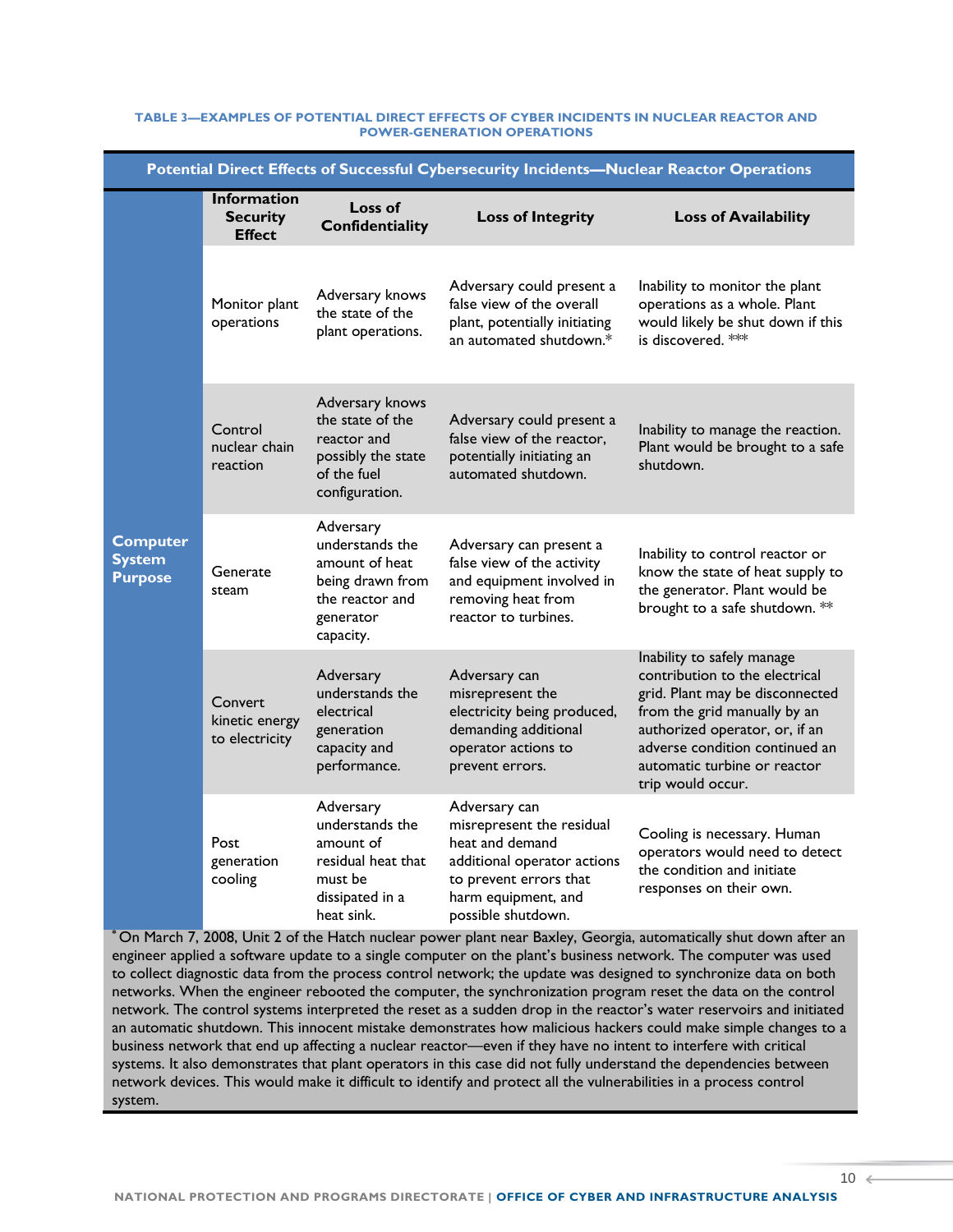**\*\*** In January 2003, the Slammer worm infected computer systems at the Davis-Besse nuclear power plant, Ohio. The worm traveled from a consultant's network to the corporate network of First Energy Nuclear, the licensee for Davis-Besse, then to the process control network for the plant. The traffic generated by the worm clogged the corporate and control networks. For 4 hours and 50 minutes, plant personnel could not access the Safety Parameter Display System. Since Slammer did not affect analogue readouts, plant operators could still get reliable data.

Davis-Besse had a firewall protecting its corporate network from the wider Internet, and its configuration would have prevented a Slammer infection. However, a consultant had created a connection behind the firewall to the consultancy's office network. This allowed Slammer to bypass the firewall and infect First Energy's corporate network. From there, it faced no obstacle on its way to the plant control network. In response, First Energy set up a firewall between the corporate network and the plant control network.

The Davis-Besse incident highlighted the fact that most nuclear power plants, by retrofitting their SCADA systems for remote monitoring from their corporate network, had unknowingly connected their control networks to the Internet. At the time, the NRC did not permit remote operation of plant functions.

**\*\*\*** The August 19, 2006, shutdown of Unit 3 at the Browns Ferry nuclear plant near Athens, Alabama, demonstrated through an unexplained malfunction that critical reactor components could be disrupted and disabled by a cyber attack. The condensate demineralizer used a programmable logic controller; the recirculation pumps depend on variable frequency drives to modulate motor speed. Both kinds of devices have embedded microprocessors that communicated data over the Ethernet Local Area Network. However, both devices are prone to failure in high traffic environments. A device using Ethernet broadcasted data packets to every other device connected to the network.

The receiving devices examined each packet to determine which ones are addressed to them and to ignore those that are not. It appears the Browns Ferry control network produced more traffic than the programmable logic controller and variable frequency drive controllers could handle. It is also possible that the programmable logic controller malfunctioned and flooded the Ethernet with spurious traffic, disabling the variable frequency drive controllers. Tests conducted after the incident were inconclusive. Each case had an effect like a denial-of-service attack. The failure of these controllers was not the result of a cyber attack. However, it demonstrates the effect that one component can have on an entire process control system network and every device on that network.**<sup>20</sup>**

Table 4 describes the possible direct effects of cybersecurity incidents in systems that integrate data monitoring, provide alerts, and trigger automated responses. Some overlap exists between the plant operations affected by these systems and those in Table 3, which reflects the redundant back-up role for these warning and alert systems. These systems receive input from monitoring equipment and respond automatically if the input reflects a threshold requiring a programmed response. These responses may be in the form of messages, audio alerts, or some other notice of the condition. Other responses may serve as automated triggers of safety responses. In a nuclear power plant, the alarm and warning functions can be divided into those that monitor the operational environment to meet special standards and requirements beyond the demands of routine building environmental control systems, and those that monitor the state of equipment necessary for the safe and secure operations of the plant. Some of these systems would rely on hardware and software considered critical digital assets and protected from any connection to the Internet, on the highest level of security for the layered defense.

<sup>20</sup> Brent Kesler, "The Vulnerability of Nuclear Facilities to Cyber Attack," Strategic Insights, Spring 2011, accessed February 19, 2015.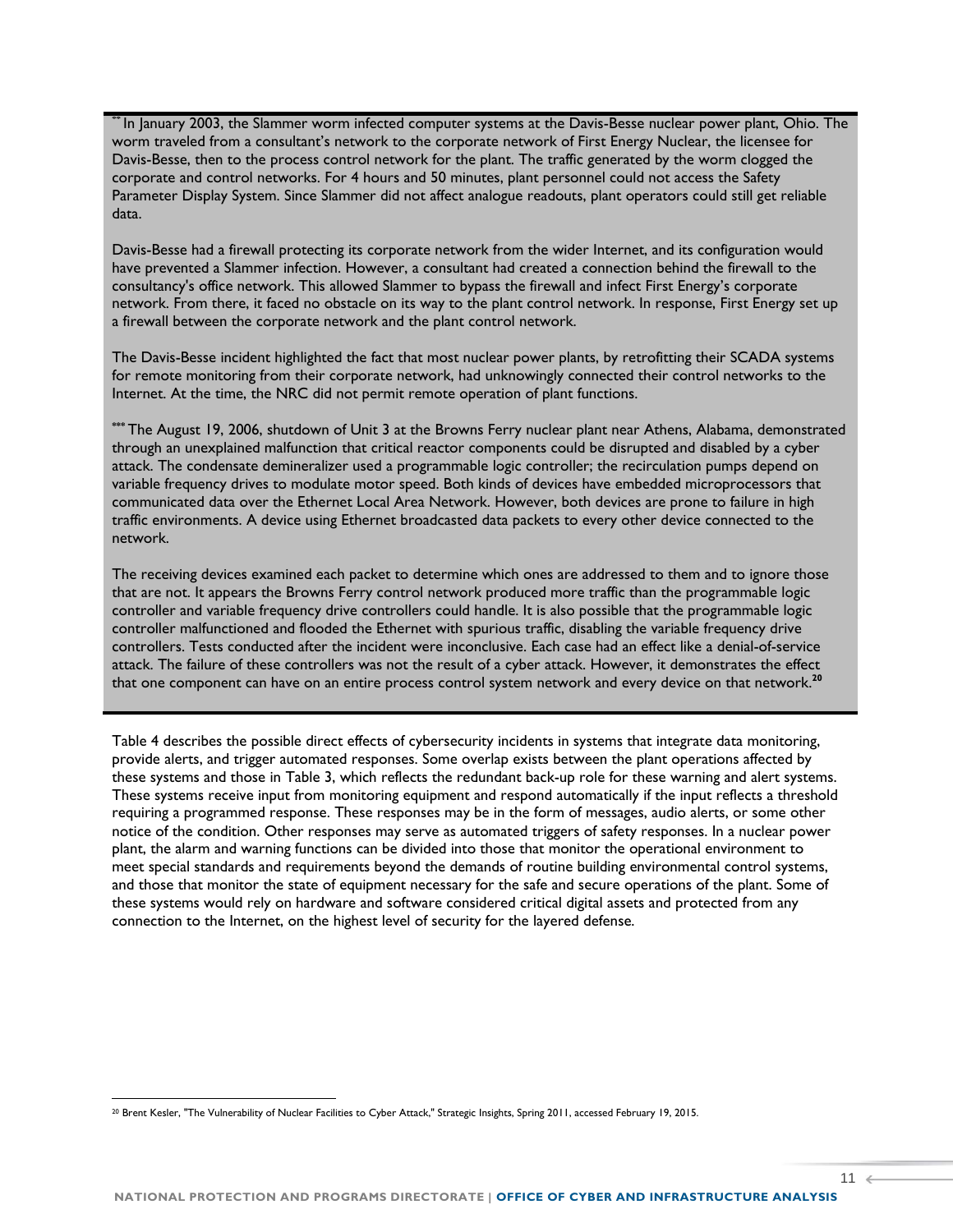Commercial nuclear power plants must have technical system support for the following functions. This support often involves monitoring equipment with automated alerts and operational responses:

- **Perimeter Security—Detects intrusions into a no-man's land triggering a security force response.<sup>21</sup>**
- **Reactor Protection—Detects operational parameters that trigger an immediate termination of the** nuclear reaction.
- **Emergency Core Cooling System—**Allows the plant to respond to a variety of unsafe conditions and adds a layer of redundancies so that the plant can be shut down even when one or more subsystems have failed. These include the following:
	- o **High-Pressure Coolant Injection System—**Monitors the level of coolant in the reactor vessel and automatically injects coolant when the level drops below the established threshold.
	- o **Automatic Depressurization System—**Opens to vent steam into pressure-controlled containments.
	- o **Essential Service Water System—**Circulates the water that cools the plant's heat exchangers and other components before dissipating the heat into the environment.
- **Emergency Electrical System—**Includes the transitions to and from reliance on a flywheel to a diesel generator or battery.
- **Standby Gas Treatment, Ventilation, and Radiation Protection System—**Protects plant personnel and the public from radiation that could escape the primary containment system.
- **Spent Fuel Management System—**Includes water-cooled and dry storage. Spent fuel produces residual decay heat for decades after its productive life that must be removed to protect the fuel from overheating, rupturing the metal cladding on the rods, catching fire, and releasing radioactive substances into the environment.

A computer system of the type that supports the above functions may be considered a critical digital asset and given the highest level of protection and separation from outside access. It would be a mistake to construe that a direct cause and effect relationship exists between the compromised performance of any of these systems and an out-of-control reaction, releasing radioactive material, with an impact on the public or the environment. Each of these systems supports the efficient and safe execution of a function that human operators can perform on their own.

<sup>&</sup>lt;sup>21</sup> Commercial nuclear power plants include a band of secured space between their outer perimeter and the space that demands protection. This slows an adversary's progress toward incursion and increases the available response time for the security force.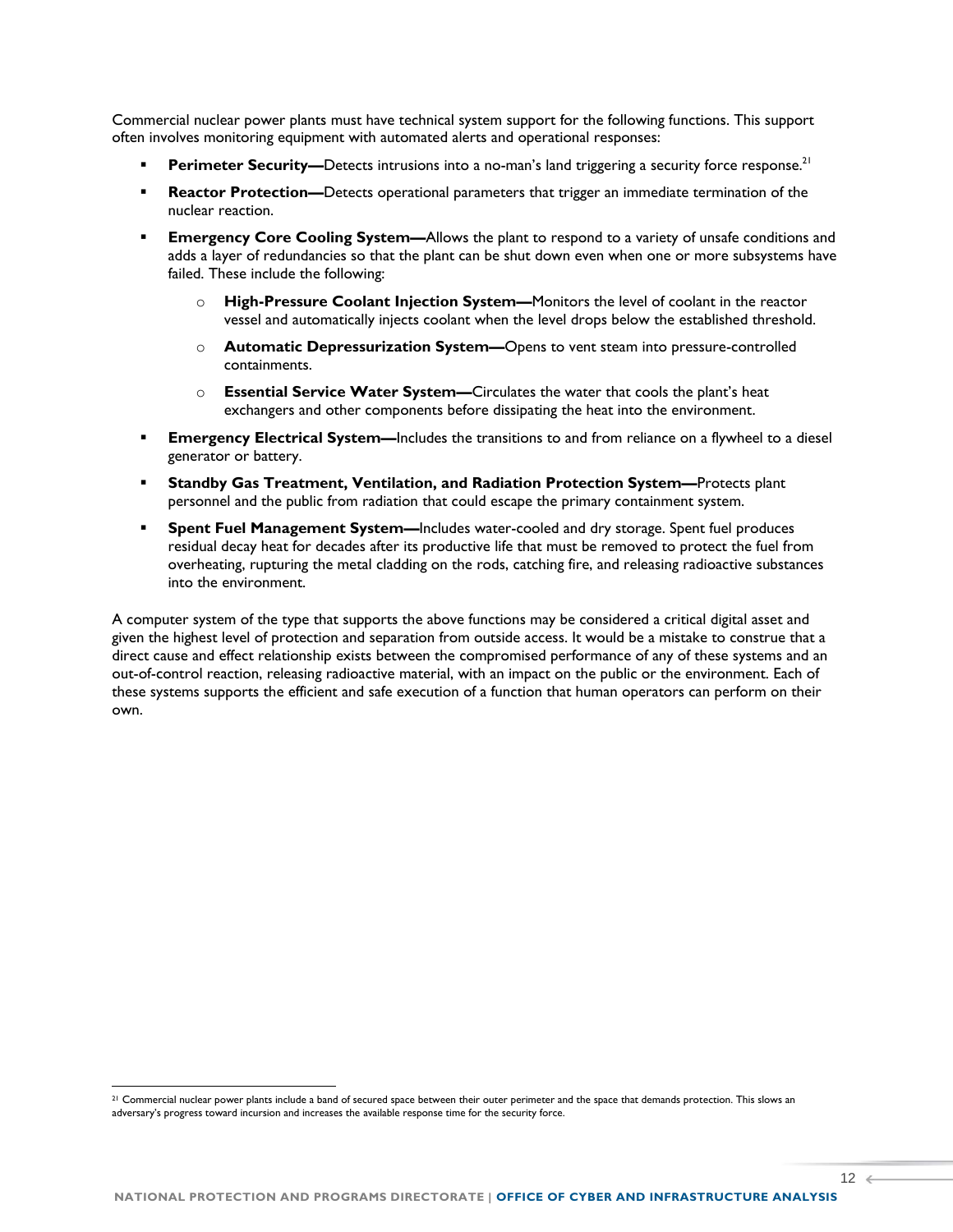| Potential Direct Effects of Cybersecurity Incidents-Alerts and Warning Systems,<br><b>Automated Response</b> |                                                                                                 |                                                                                                                 |                                                                                                                                             |                                                                                                                                                                         |
|--------------------------------------------------------------------------------------------------------------|-------------------------------------------------------------------------------------------------|-----------------------------------------------------------------------------------------------------------------|---------------------------------------------------------------------------------------------------------------------------------------------|-------------------------------------------------------------------------------------------------------------------------------------------------------------------------|
| <b>Computer</b><br><b>System</b><br><b>Purpose</b>                                                           | <b>Information</b><br><b>Security Effect</b>                                                    | Loss of<br>Confidentiality                                                                                      | <b>Loss of Integrity</b>                                                                                                                    | <b>Loss of Availability</b>                                                                                                                                             |
|                                                                                                              | Maintains normal<br>system operating<br>parameters.                                             | Adversary knows what<br>required conditions<br>are.                                                             | Adversary can<br>reprogram the<br>boundary.                                                                                                 | System will be out of<br>service, or responses<br>significantly delayed.                                                                                                |
|                                                                                                              | Issues alerts or<br>alarms when sensor<br>readings fall outside<br>of acceptable<br>conditions. | Adversary knows when<br>the measured inputs<br>vary enough from<br>condition boundaries<br>to trigger an alert. | Adversary can trigger<br>false alarms, suppress<br>alarms, or alter the<br>recipients of the<br>alarms.                                     | System will be out of<br>service not sensing<br>alarm conditions:<br>system may revert to<br>and stay in alarm status.                                                  |
|                                                                                                              | Automatically<br>triggers an<br>operational safety<br>response.                                 | Adversary knows the<br>steps and messages that<br>trigger the operational<br>safety response.                   | Adversary can alter<br>the messages or<br>responses that trigger<br>operator safety<br>response, resulting in<br>no or delayed<br>response. | The operational safety<br>response system could<br>fail to respond. Human<br>operators would need<br>to detect the condition<br>and initiate responses<br>on their own. |

#### **TABLE 4—EXAMPLES OF POTENTIAL DIRECT EFFECTS OF CYBER INCIDENTS IN SYSTEMS SUPPORTING ALERTS, WARNINGS, AND AUTOMATED RESPONSES**

Fuel fabrication facilities use SCADA systems to automate the uranium enrichment processes, including the control of centrifuges and other industrial equipment. These control systems perform the same types of integrated monitoring and automated control functions seen in other industrial production processes, but with additional attention to requirements for monitoring the safety and security of the nuclear fuels themselves. Fuel fabrication is of particular note as an example in understanding the role of cyberdependencies in the nuclear industry. Iran's nuclear enrichment facility experienced such an infection in 2010 through a portable device (thumb drive) containing malware that was carried into the facility and inserted into a system. This Iranian facility had defense-indepth cybersecurity similar to U.S. nuclear facilities, so the impacted system could be affected only through an intentional act or careless mistake.

Hardware or software may also be contaminated in the supply chain. To control such risks, nuclear plant safety components are subject to nuclear quality requirements. Safety-related components will be protected via supply chain provisions of the vendor per requirements in 10 CFR Part 21 when full compliance is achieved in 2017. Licensees look to DHS and ICS Procurement Guides as well as National Institute of Standards and Technology (NIST) for supply chain protection effectiveness for their critical digital assets.

Table 5 presents the potential infrastructure effects of cybersecurity incidents that affect the business management processes, such as payroll and supply chain management. The NRC regulates none of these systems. The internal business management systems must be isolated from digital critical assets and considered susceptible to cybersecurity risks that relate only to cybercrimes or other exposures common to major businesses, as opposed to risks of physical or operational impacts of reactors. These risks affect the electrical generation companies and employees, not the nuclear reactor operations.

Producers of electricity are also involved in selling electricity. These business management systems are typically carried out on the Internet. Any cybersecurity incidents that take place in the business systems are distinct in their potential direct effects from those that affect the security and physical operations of the nuclear power plant. The business systems are separated from the critical digital assets by the requirements of the defense-in-depth strategy. Effective cybercrimes that compromise the business activities of the electricity provider may be both possible and profitable, but they would not affect the safe and secure operation of the nuclear power plant itself.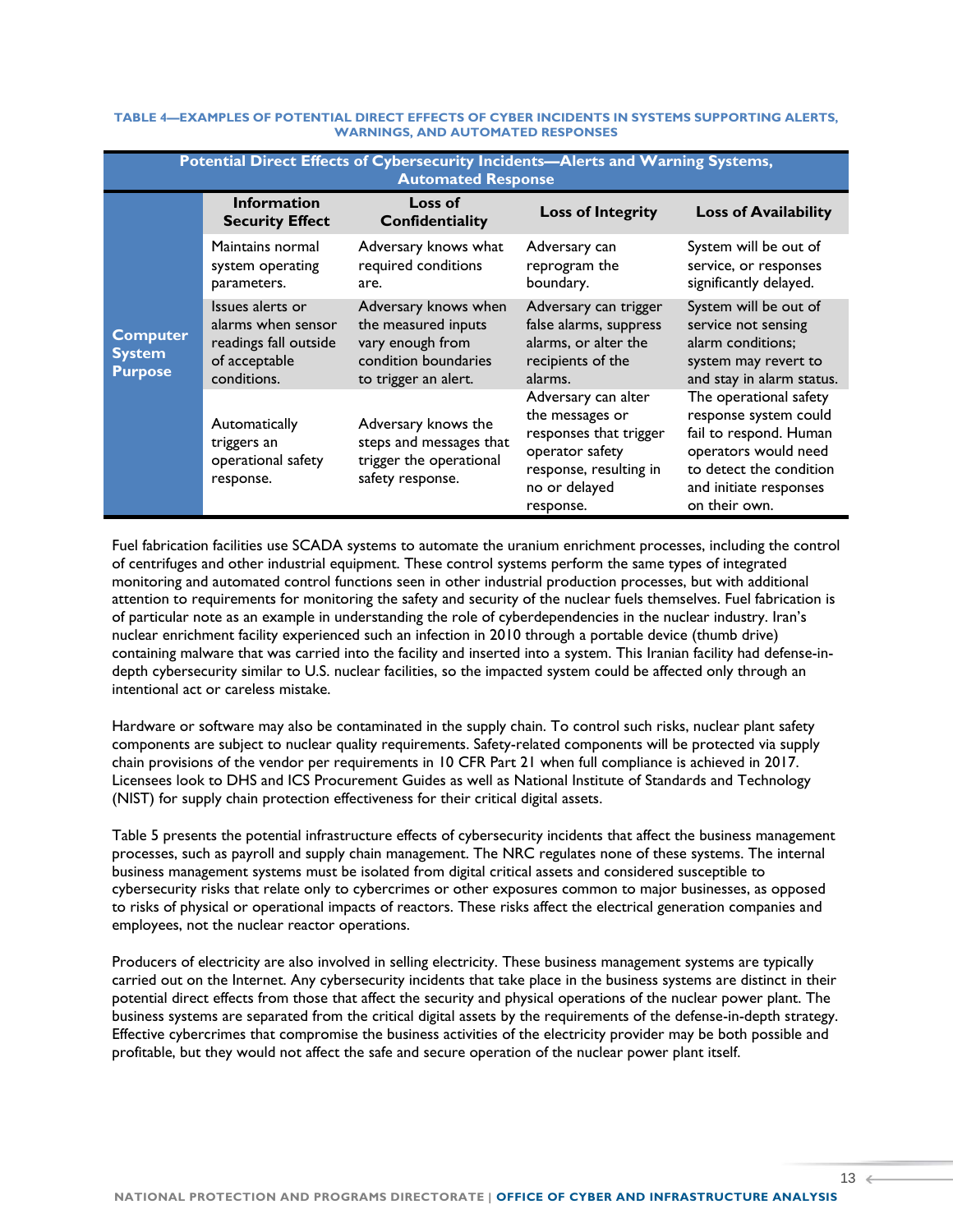#### **TABLE 5—EXAMPLES OF POTENTIAL DIRECT EFFECTS OF CYBER INCIDENTS AFFECTING NUCLEAR POWER PLANT BUSINESS MANAGEMENT SYSTEMS**

| Potential Effects of Cybersecurity Incidents-Internal Business Management Systems |                                                                              |                                                                                                                                                                |                                                                                                                                 |                                                                                              |  |  |
|-----------------------------------------------------------------------------------|------------------------------------------------------------------------------|----------------------------------------------------------------------------------------------------------------------------------------------------------------|---------------------------------------------------------------------------------------------------------------------------------|----------------------------------------------------------------------------------------------|--|--|
| <b>Computer</b><br><b>System</b><br><b>Purpose</b>                                | <b>Information</b><br><b>Security Effect</b>                                 | <b>Loss of Confidentiality</b>                                                                                                                                 | <b>Loss of Integrity</b>                                                                                                        | <b>Loss of Availability</b>                                                                  |  |  |
|                                                                                   | Payroll<br>Management                                                        | PII and financial information<br>may be exposed, and<br>company has compliance<br>concerns.                                                                    | Adversary can alter<br>payroll actions, add,<br>or subtract payees,<br>etc.                                                     | System will be out of<br>service. May delay<br>pay or have a work-<br>around.                |  |  |
|                                                                                   | Inventory<br>Management                                                      | Adversary may know the<br>quantity of inventory in<br>different locations.                                                                                     | Adversary can alter<br>inventory data so that<br>the firm runs out or<br>over orders.                                           | System will be out of<br>service, possibly with<br>inadequate manual<br>inventory processes. |  |  |
|                                                                                   | Supply Chain<br>Management                                                   | Adversary may know the<br>inventory thresholds and<br>status and procedures for<br>reorder. Some customer<br>and business proprietary<br>data could be stolen. | Adversary can disrupt<br>the supply chain<br>management or cause<br>an over-order or<br>under order, or<br>redirect deliveries. | System will be out-of-<br>service and manual<br>back-up systems are<br>used.                 |  |  |
|                                                                                   | <b>Electronic Bulletin</b><br>Board Interface<br>for Market<br>Participation | Adversary knows the offer<br>and potentially other<br>proprietary or business<br>sensitive information that<br>leads to competitive<br>advantage.              | Adversary or<br>competitor could alter<br>offer details and<br>undermine electricity<br>producer's<br>profitability.            | Electricity provider<br>must make offers by<br>phone or fax.                                 |  |  |

## **POTENTIAL FOR CASCADING CONSEQUENCES**

No evidence suggests a significant risk exists for a cybersecurity incident to trigger a series of cascading failures or dysfunctions that could result in an offsite release of radioactive materials. If such a release were to occur from any cause, plans and preparations are in place to respond.

If a nuclear power plant were to go offline abruptly for any reason, there is a risk of grid effects from the sudden loss of a large amount of electrical generating capacity. In a period of peak demand, the loss of electricity may be difficult to replace promptly with standby capacity, but grid managers have the ability to control the demand to keep the grid in balance with a loss of supply. Grid operators may drop portions of the grid to control this demand, bringing the affected areas back online as the supply becomes commensurate with demand.

If such an incident caused a non-power reactor to shut down, the impact to watch for would be on the production of medical isotopes and materials used for diagnoses and therapies. Similarly, the Chemical Sector, the Critical Manufacturing Sector, and the Food and Agriculture Sector use small amounts of radioactive materials. A temporary loss of production by one non-power reactor would not significantly affect these Sectors because of the low demand for radioactive materials and the lack of "just-in-time" delivery demands.

### **PATH FORWARD**

Prior to the attacks on September 11, 2001, the Nuclear Reactors, Materials, and Waste Sector approached cybersecurity individually with suggested risk-based guidance from regulators. Today, the NRC's cyber security regulations apply to all commercial nuclear power plants. The nuclear power portion of the Sector is protected by the implementation of 10 CFR 73.54, consistent with the guidance offered in RG 5.71 or per NEI 08-09 Revision 6. The rule and the guidance document contain security characteristics demonstrated to be effective by such entities as the International Society of Automation, Institute of Electrical and Electronics Engineers, and DHS. NIST provided specific guidance, which was implemented by the NRC as evidenced through the content of RG 5.71.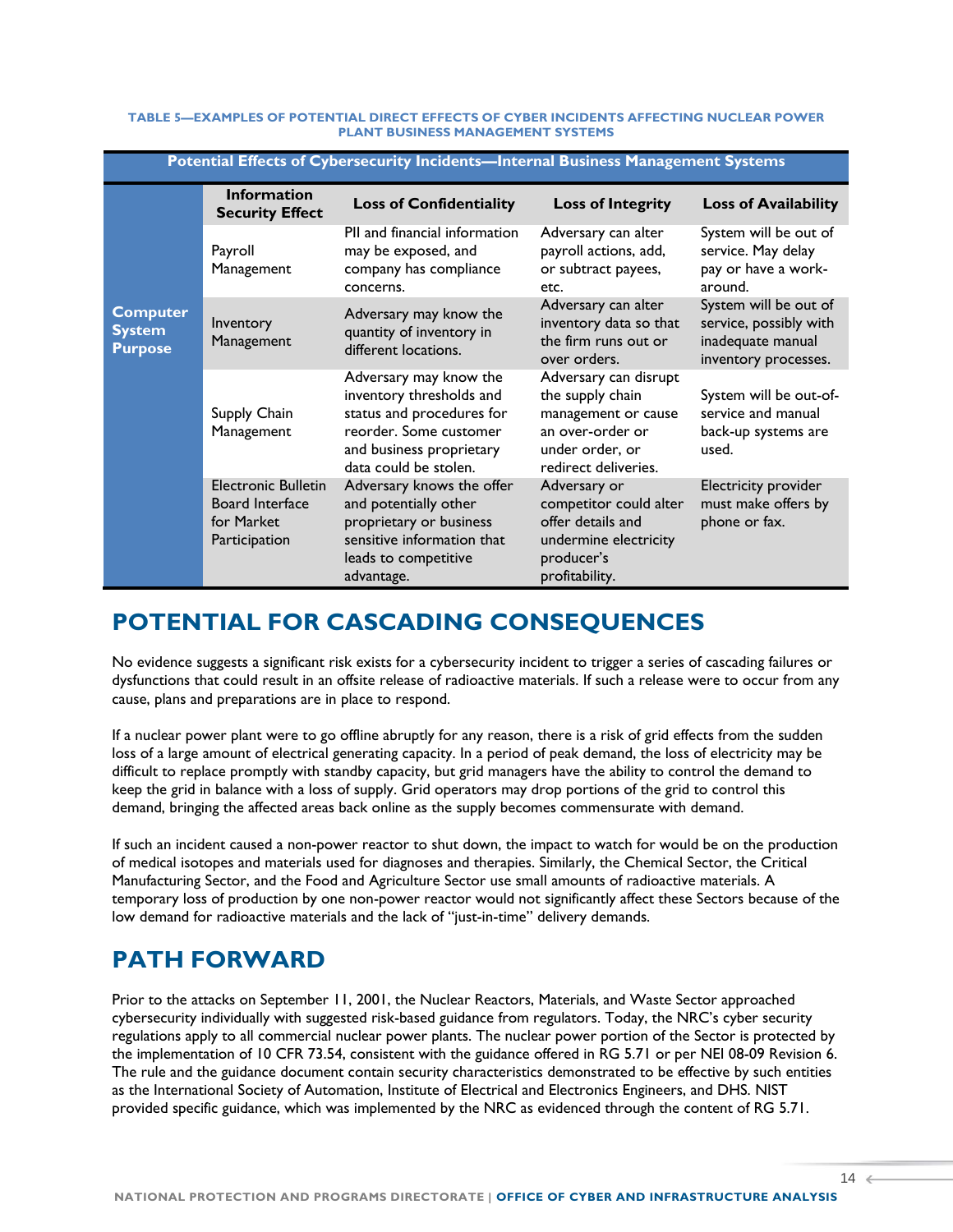Nuclear power plants, non-power reactors, and fuel-cycle facilities are configured with differing levels of ICS digital connectivity. The rigid physical protection in the transportation element of the Nuclear Reactors, Materials, and Waste Sector makes a successful attack in this element difficult to orchestrate. If a cyber attack were successful, the physical protections required by regulation would severely impede attempts to steal radioactive material. Physical protection in all four elements of the Nuclear Reactors, Materials, and Waste Sector includes layers of security containment that are extensive and regulated.

The common air-gapped configuration of the ICS equipment in nuclear power plants makes an attack through the Internet improbable, if not impossible. The most likely threat vectors for a cyber attack in the Nuclear Reactors, Materials, and Waste Sector include the intentional or unintentional insider using portable devices and media. Processes and procedures are management and operational controls for protection of ICS equipment; plants implement technical controls such as physical blocking of unused ports as necessary.

The importance of communication and information sharing within and between the public and private sector members of each critical infrastructure sector cannot be overstated. Executive Order 13636 emphasizes that increased protection and defense against cyber attacks is reliant upon information sharing and collaboration between all entities.<sup>22</sup> Cybersecurity information sharing groups include the United States Computer Emergency Readiness Team, Industrial Control Systems Computer Emergency Readiness Team (ICS-CERT), Cross-Sector Cyber Security Working Group, and the NGCC/NSCC Joint Cyber Subcouncil.<sup>23</sup>The sharing of threat information is supported through the DHS National Operations Center, the NRC Headquarters Operations Center, FBI Strategic Information and Operations Center, and the National Cybersecurity and Communications Integration Center.<sup>24</sup>

DHS coordinates a monthly unclassified threat briefing via teleconference for the Nuclear Reactors, Materials, and Waste Sector. The Sector also receives quarterly classified threat briefings. The monthly and quarterly briefings address both cyber and physical threats to the Sector.

The nuclear energy industry has been implementing and improving cyber security controls since 2002. The industry's programs are being enhanced to meet the NRC cyber security requirements.

Compliance with the strict regulatory requirements of the Nuclear Reactors, Materials, and Waste Sector makes Sector assets difficult targets for physical or cyber attack. Power reactors are implementing cybersecurity programs to meet the NRC's new requirements following an NRC-approved schedule. They have already achieved the milestone of enhancing or instituting protective measures to address the most prominent threats to the plant's most important systems.

Full implementation of cybersecurity programs in nuclear power plants is under way with target completion and inspection dates for some facilities as early as  $2016$ <sup>25</sup> These final activities include the completion of policy and procedural revisions that enhance existing capabilities, the completion of any design-related modifications necessary to implement the Cyber Security Plan, and institution of protective measures for lower consequence assets. Licensees have asked for extensions for meeting the final milestone implementation date. Construction of four new Westinghouse AP1000 nuclear power reactors (VC Summer Units 2 and 3 and Vogtle Units 3 and 4) has been approved by the NRC.<sup>26</sup> These new reactors will be designed with features that will make them inherently more secure and safer to meet the requirements of 10 CFR 73.54. $^{27}$ 

The majority of nuclear power plants were designed and built before the cybersecurity threat materialized. The use of intelligent devices to support the operation of plants is not a substitute for, but a support to human operators. The capability to manage the operations is redundant. Trained to question inputs, operators would verify indicators before making any changes to plant operations. As control systems and devices are added to the enterprise architecture, extreme care is taken to determine the possibility of connectivity to the Internet and to

<sup>22</sup> Executive Order 13636-Improving Critical Infrastructure Cybersecurity (2013), p. 11739, Sec. 4.

<sup>23</sup> Nuclear Reactors, Materials, and Waste Sector-Specific Plan (2010), pp. 106 and 107, section 8.4.1.3.

<sup>24</sup> Ibid.

<sup>25</sup> The Nuclear Regulatory Commission Cyber Security Roadmap (2013), p. 11.

<sup>26</sup> Nuclear Energy Institute (2013). Five New U.S. Reactors Reach Milestones.

<sup>27</sup> Office of Nuclear Security and Incident Response (2011), Protecting Our Nation: A Report of the U.S. Nuclear Regulatory Commission, NUREG/BR-0314, Rev. 2.